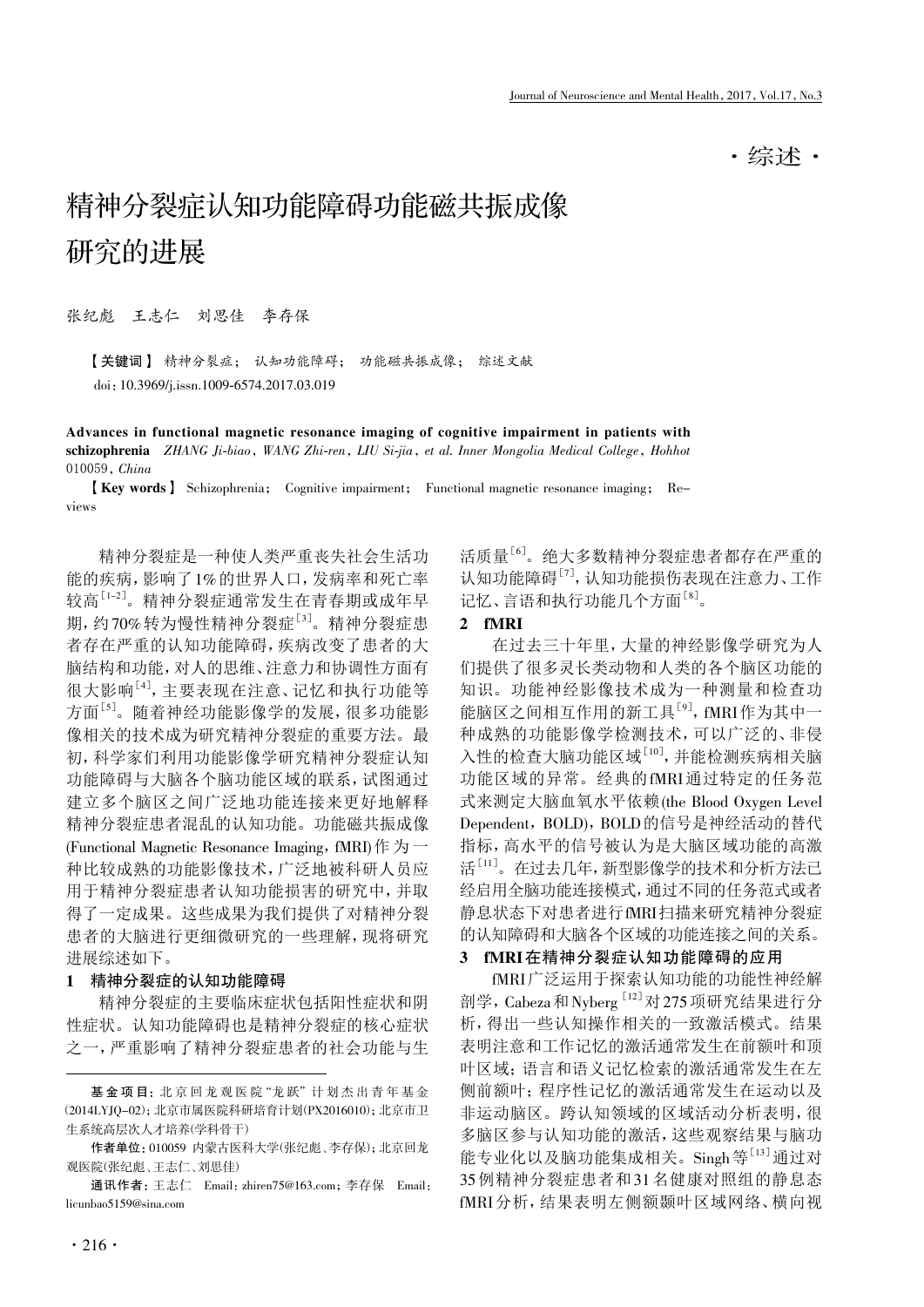觉网络、内侧视觉网络等存在异常连接,这可能与患 者的认知功能障碍相关。同时表明每个区域网络的 异常连接可能与精神分裂症患者的核心症状相关。

3.1 注意障碍 主要表现为视觉注意障碍和听觉注 意障碍<sup>[14]</sup>, 研究者通过研究健康人听觉和视觉的激 活模式,发现听觉任务的主要激活区域在右侧额中 回、右侧颞上回和左顶下小叶,视觉任务主要的激活 区域是右侧额中叶、双侧额下叶和右侧颞中回,研究 者还发现在背外侧额叶皮层、下顶叶和扣带回皮层 执行听觉任务时的刺激反应强于视觉任务[15] 。孟 玉洁等[16] 通过对首发精神分裂症急性期和缓解期 患者进行静息态fMRI扫描,发现与急性期患者相比, 缓解期患者左侧和右侧颞下回、右侧颞上回ReHo 增高,这有可能提示额叶颞下回的异常与听觉功能 障碍相关。Collier等<sup>[14]</sup>利用fMRI对精神分裂症患 者进行oddball范式任务研究时,通过直接对比视觉 与听觉任务激活的相关脑区,发现听觉注意加工可 能与前额叶皮层和壳核中改变的模态特异性处理相 关,但对于精神分裂患者的注意障碍的脑功能区的 异常活化的机制仍不十分清楚。

3.2 工作记忆障碍 工作记忆是一个短期对信息 进行加工储存的系统,即临时存储信息[17]。研究发 现工作记忆与大脑背外侧前额叶皮层作记忆的激活 密切相关<sup>[18]</sup>, 精神分裂症患者工作记忆受损可能与 大脑前额叶尤其是背外侧前额叶皮层功能选择性降 低有关。Glahn等[19]通过对12个N-back任务范式 的研究进行综述,发现精神分裂症患者在进行工作 记忆相关任务时背外侧前额叶皮层(the Dorsolateral Prefrontal Cortex, DLPFC)的活动信号降低。然而信 号降低区域并不限于DLPFC,而是延伸至延髓端和 腹外侧前额叶皮层,并认为在精神分裂症中工作记 忆功能障碍不能归类为一个简单的DLPFC障碍。姜 思思等[20] 发现精神分裂症患者在工作记忆任务的 相关脑区激活程度降低。一项基于124项研究的 Meta分析认为无论在哪种工作记忆范式的刺激模 式中,精神分裂症患者都存在工作记忆受损。这提 示工作记忆的损害可能是精神分裂症患者认知缺陷 的内表型[21] 。所以部分研究者认为改善工作记忆 是治疗认知缺陷的关键步骤,但迄今为止没有合适 的抗精神药物可以进行有效的干预[22]。相反,长期 服用某些抗精神病药物会加剧患者工作记忆功能受 损,在相应的功能影像学和结构影像学中也存在不 同程度的异常表现<sup>[23]</sup>。而Bor等<sup>[24]</sup>对8例接受了 28 h认知矫正治疗的患者和9例没有接受额外治疗 的患者进行N-back任务对比研究,发现接受治疗的 患者比未接受治疗的患者的前额叶区域激活增强, 这与Haut等<sup>[25]</sup>研究结果相一致。Haut等<sup>[25]</sup>还发现 接受过词汇N-back任务训练的9例患者在进行动物 N-back任务范式时双侧前额叶区域激活增强,并提

示其工作记忆方面有所改善。Subramaniam等<sup>[26]</sup>通 过对患者进行更为严密的认知矫正,发现经过认知 矫正训练的精神分裂症患者的工作记忆得到改善, 并且相应脑区激活增强。这表明进行必要的认知矫 正可能有助于工作记忆的增强,进而改善患者的认 知功能。

3.3 执行功能障碍 执行功能通常是指参与控制 大脑高级别的认知功能和监管低级别的认知过程和 目标导向的行为<sup>[27]</sup>。早期的神经功能影像学研究<sup>[28]</sup> 认为额叶皮层与执行功能激活区域相关,但仅仅是与 执行功能相关空间的不同区域网络中的一个元素。 但关于执行功能是否由额叶参与调节一直存在争 论,有研究显示精神分裂症患者的前额叶皮层受到 损伤,但执行功能却未受损,而有的患者出现执行功 能障碍,但前额叶皮层却未受损,而出现其他脑区的 受损,这提示执行功能的激活可能与其他脑区相关[27] 。 一项基于执行功能脑区域激活的Meta分析发现执行 功能任务相关区域被额叶—扣带回—顶叶—皮层下 连接形成的认知控制网络持续激活<sup>[29]</sup>。情景记忆障 碍是一种精神分裂症中受损的认知结构域,Ragland 等<sup>[30]</sup>在对21例精神分裂症患者和30名健康对照者 进行fMRI扫描后,发现精神分裂症患者能够通过激 活腹外侧前额叶的执行功能,发挥其对个体物件的 语义编码作用,但是却不能激活背外侧前额叶来执 行对于任务的适宜编码,因此也不能通过对目标物 件与非目标物件的比较来产生改善记忆力的效应。 这一结论是对以往基于按键选择的记忆研究的认知 控制模型的补充。精神分裂症患者大脑皮层下结构 和功能异常有助于发现患者的语言处理障碍[31] 。而 语言处理涉及多个皮质和皮质下结构的高度分布的 多级双向网络[32], 海马和杏仁核对于语言处理至关 重要[33] 。从传统的脑功能分工来说,小脑是从事感 觉运动功能加工区域,但近年来有报道认为<sup>[34-35]</sup>小 脑参与情感和认知,同时一项Meta分析也表明在健 康受试者中小脑脑功能连接参与激活诸如语言、体 感、工作记忆、执行功能等诸多任务。孟玉洁等[16] 也发现缓解期患者的左侧和右侧小脑ReHo增高。 但在精神分裂症的研究中针对小脑的研究较少,所 以其复杂的机制尚不十分明确。

综上所述,运用功能磁共振对精神分裂症认知 功能障碍的各个方面的研究取得了一定进展,但精 神分裂症患者的认知功能各个方面损害模式和跨大 脑区域的严重程度仍不十分清楚,因此利用fMRI研 究精神分裂症的具体认知功能损害的研究存在重要 的意义,为以后的研究提供了重要的方向。

## 4 展望

近年来随着运用功能影像在精神分裂症方向的 研究越来越多,利用fMRI手段来研究认知功能障碍 的研究越来越多,涉及精神分裂症神经影像学的研